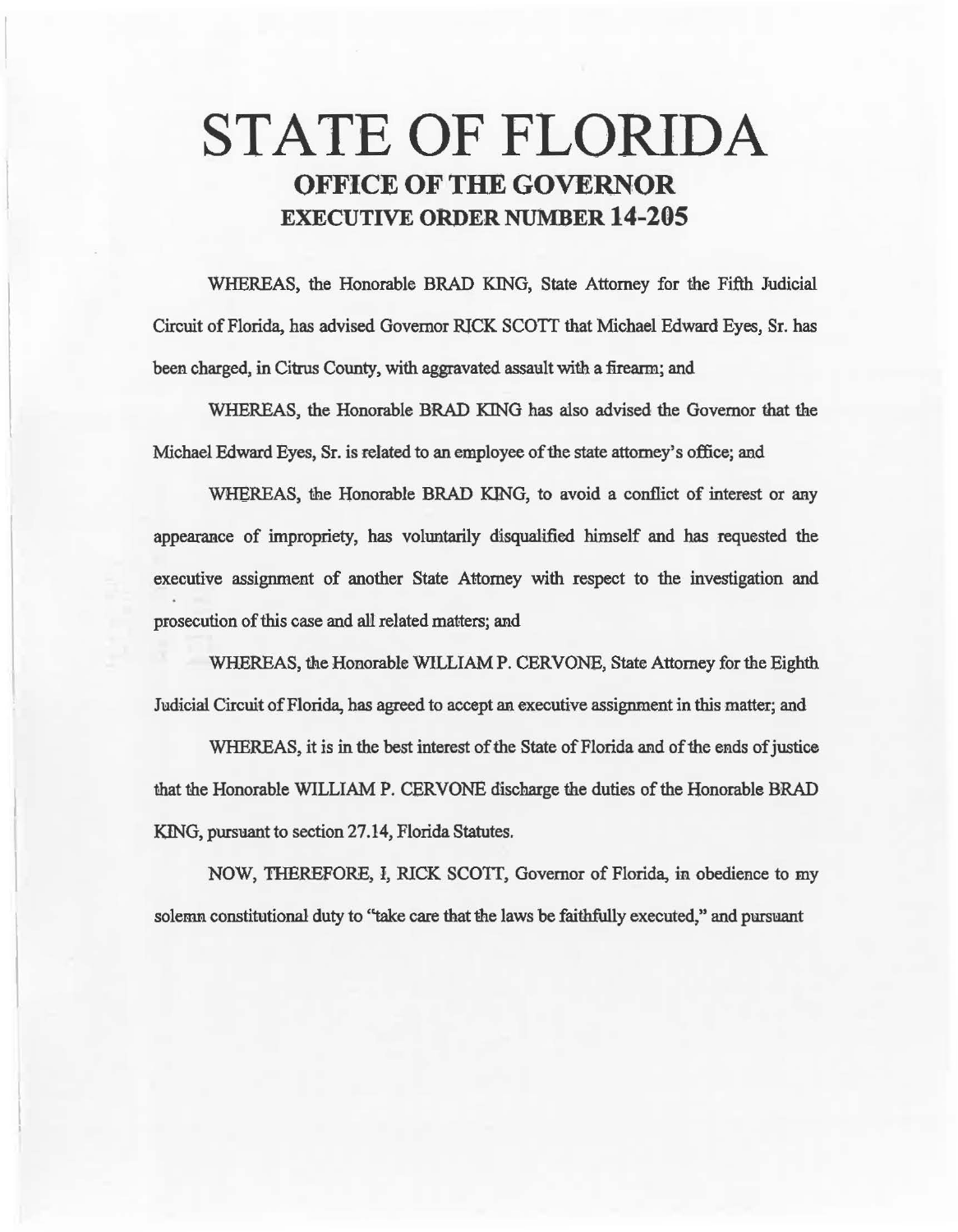to the Constitution and laws of the State of Florida, issue the following Executive Order, effective immediately:

### Section 1.

The Honorable WILLIAM P. CERVONE, State Attorney for the Eighth Judicial Circuit of Florida, referred to as the "Assigned State Attorney," is assigned to discharge the duties of the Honorable BRAD KING, State Attorney for the Fifth Judicial Circuit of Florida, as they relate to the investigation, prosecution and all matters related to Michael Edward Eyes, Sr.

### Section 2.

The Assigned State Attorney or one or more Assistant State Attorneys and Investigators, who have been designated by the Assigned State Attorney, shall proceed immediately to the Fifth Judicial Circuit of Florida, and are vested with the authority to perform the duties prescribed herein.

#### Section 3.

All residents of the Fifth Judicial Circwt are requested, and all public officials are directed, to cooperate and render whatever assistance is necessary to the Assigned State Attorney, so that justice may be served.

## Section 4.

The period of this Execative Assignment shall be for one (1) year, to and including July 2, 2015.